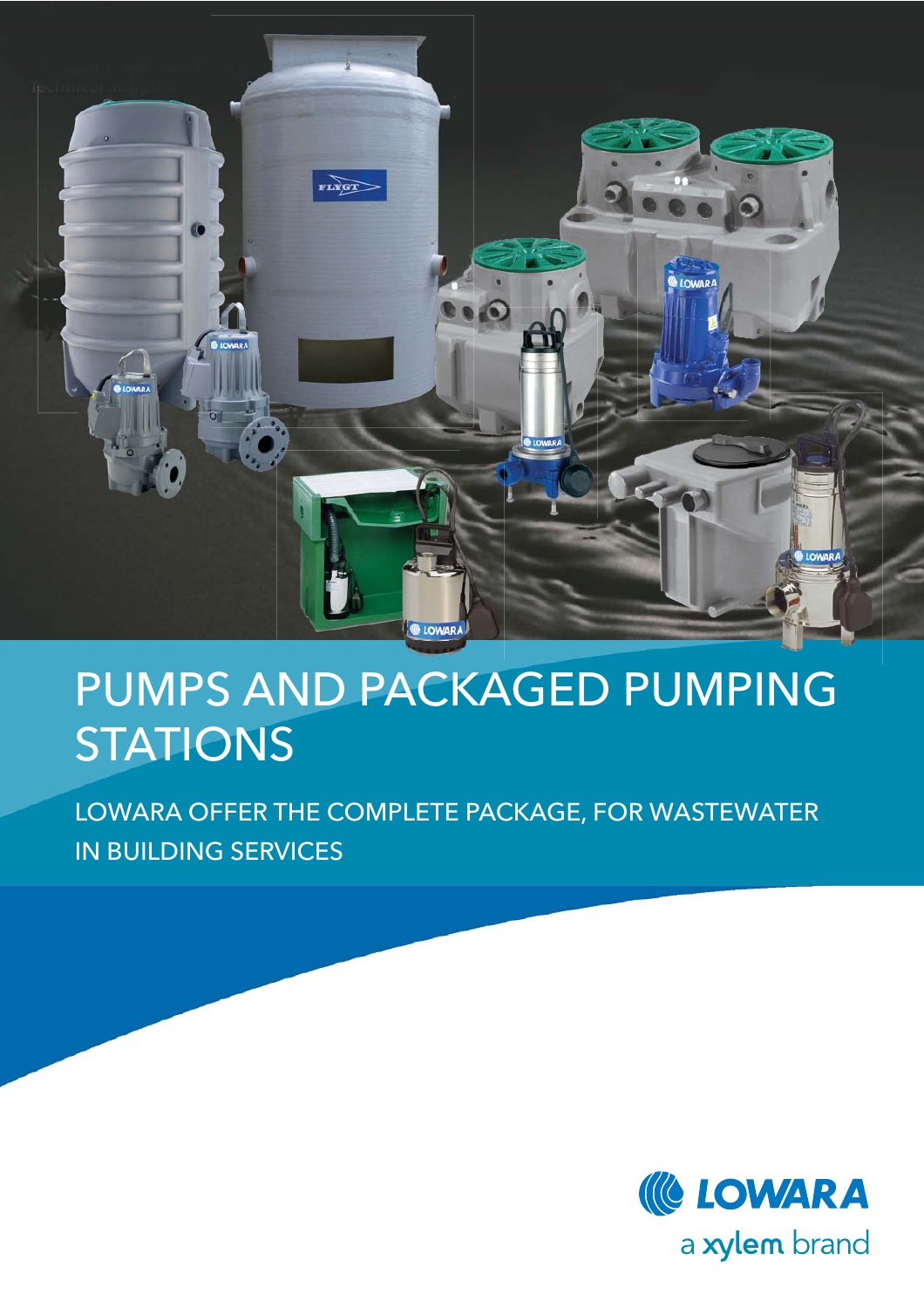



# Introducing our all NEW Pumps and Packaged Pumping Stations

Lowara Packaged Pumping Stations (PPS) use a simple concept designed for situations where civil work and installation time must be kept to a minimum. The stations are prefabricated and available in various sizes, supplied complete with all the necessary equipment to allow ease and speed of installation.

# **Lowara Experience**

At the heart of each PPS is the pump itself. Lowara is a leading supplier of pump technology to the Building Services market, offering a comprehensive range of pumps to suit the most arduous applications.

# **General Applications**

By offering a wide choice of pumps and controls, Lowara/Flygt PPS can be sized to suit most individual requirements. Applications include domestic wastewater for a single household right through to large housing developments, industrial units and commercial premises. Indeed any situation where sewage or surface water needs pumping to a mains connection. The tanks can also be used to increase existing arrangements.

Our know-how and our extensive resources for research and development, as well as our extensive training programs are yours to benefit from.

# Find out more on www.lowara.co.uk

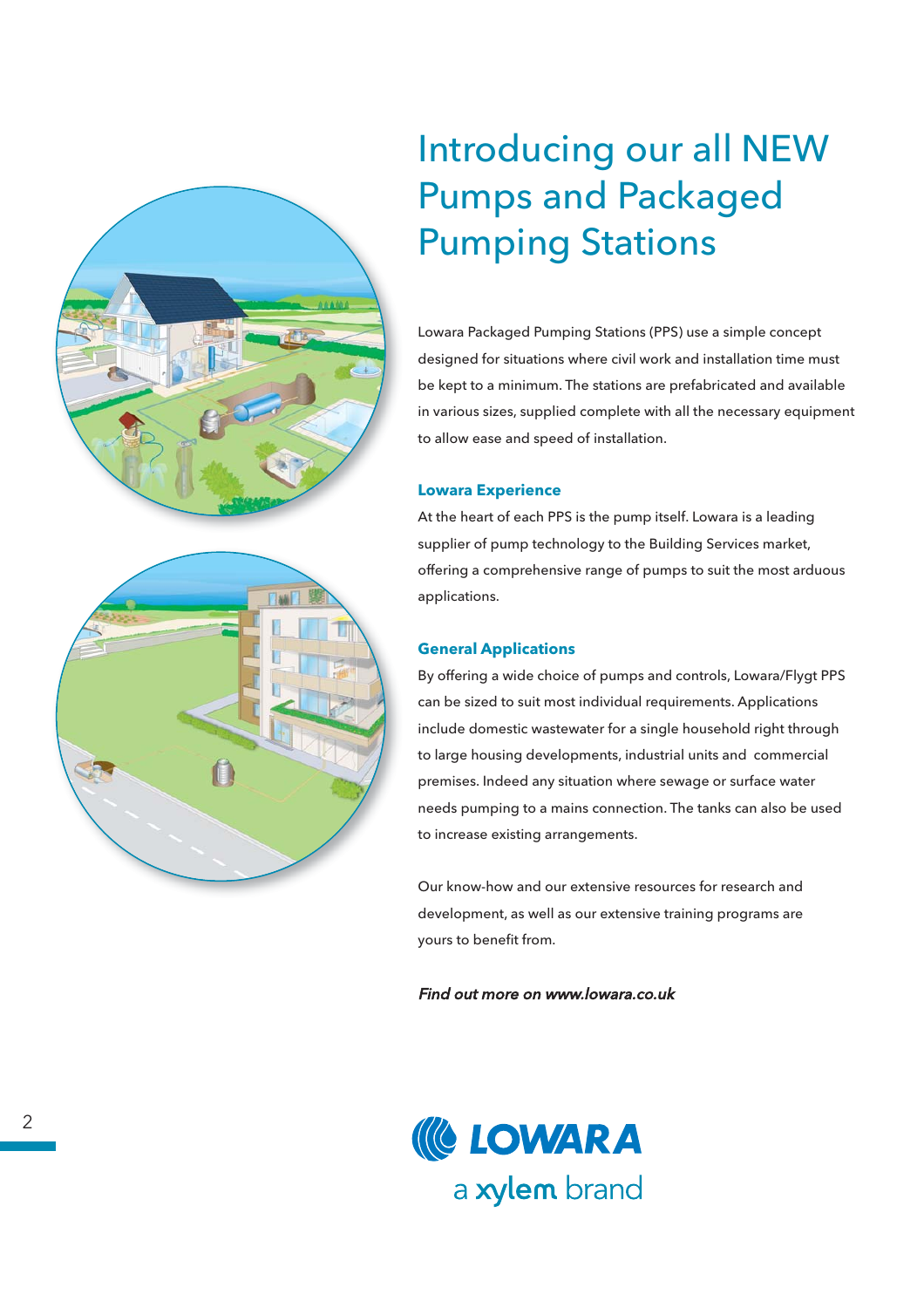# MINIBOX and MICRO 4 Series

# **MINIBOX Series Prefabricated compact lifting station designed to collect domestic wastewater (excluding toilet waste) where gravity drainage is not possible.**

Installed on the ground or buried in a suitable structure.

## **Versatile**

- 85 litre polythene tank.

## **Easy to install**

- Complete with: screen and sand filter basin, 1¼" flexible pipe equipped with a check valve; left or righthand connection.
- Three inlet pipe positions.
- Installation is fast and easy, just connect the pipes and plug it in.

### **Easy to use**

- Minibox is fitted with a screen and sand filter basin for the collection of water infiltration or runoff, as in the case of a garage ramp.



Minibox Series 85 litre tank.

# **DOC Pump Series**

Cellar drainage pumps. Standard or tube float switch available

Capacities to 14m3/h Head to 11 metres Powers to 0.55kW Solids to 20mm





Micro 4 Series 80 litre tank.



Drainage/wastewater pumps.

Standard or tube float switch available Capacities to 40m3/h Head to 14.5 metres Powers to 1.5kW Solids to 50mm



# **MICRO 4 Series Prefabricated lifting station for clean and grey water according to EN 12050-2 standard.**

Free-standing or below ground, works quietly, tank designed in discreet neutral tone.

## **Versatile**

- 80 litre polyethylene tank, highly resistant to chemical attack and to UV rays.

### **Easy to install**

- As easy to install as a washing-machine, simple to plumb in (with a choice of drilling points).
- Built-in check-valve device.
- Controls labelled with pictograms.

### **Easy to use**

- Large usable capacity to reduce number of pump restarts.
- Overall volume allows for 80 litre reserve in case of power-cut.
- Operates fully automatically with low maintenance.
- Cover can be screwed and unscrewed manually.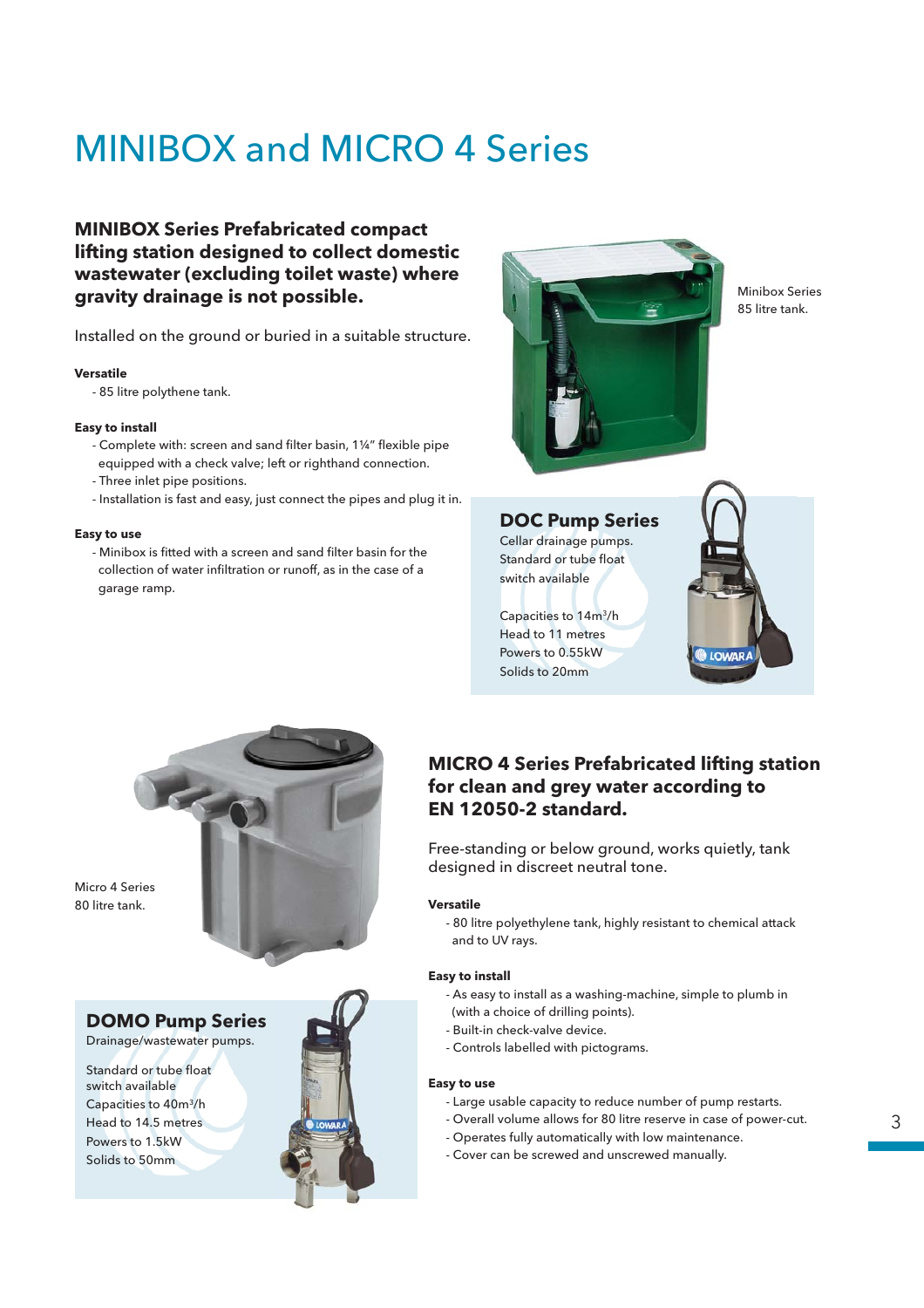# MICRO 6 Series and MICRO 6+6 Series

# **MICRO 6 and MICRO 6+6 Series Prefabricated lifting station for wastewater according to EN 12050-1&2 standard.**

## **Versatile**

- Micro 6 version 270 litre tank (Single pump).
- Micro 6+6 version 550 litre tank (Dual pump).
- Tank made from 100% recyclable polyethylene, highly resistant to chemical attack and UV rays.
- Airtight anti-pollution tank, to according to standard EN 12050.

## **Easy to install**

- Choice of positions allows best-fit location for inlet connection.
- Micro 6 and Micro 6+6 can be installed on the ground or buried in a suitable structure.
- installation is quick and easy: for the single-phase versions you just connect the pipes and the electrical cables; for the three-phase versions you also need to connect the control panel.
- The Micro 6 and Micro 6+6 are provided with side handles for ease of handling.
- Pre-installed delivery pump and unions.

## **Easy to use**

- Angled design of tank base makes for less retention and easier cleaning.
- Operates fully automatically with low maintenance.

# **Dependability and servicing**

- Tried-and-tested pump technology.
- Pump quick and easy to remove with
- ring nut located near the cover.

# **Standard version**

- Standard version equipped with sliding device, delivery pipes and ball check valve.

### **Accessories**

4

- Alarm kit.
- Manual pump + seal.
- Seals kit.
- Control panel.



# **DLG Pump Series**

Drainage/wastewater. Capacities to 15m3/h Head to 52 metres Powers to 5.1 kW Discharge sizes to DN50 Max. permissible solids to 6mm Motors 2-4 poles

Micro 6+6 Series 550 litre tank.

# **DOMO GRI Pump Series**

Drainage/waste water pumps with grinder device. Capacities to 6.6m3/h Head to 25 metres Powers to 1.1kW

Micro 6 Series 270 litre tank.

**LOWARA**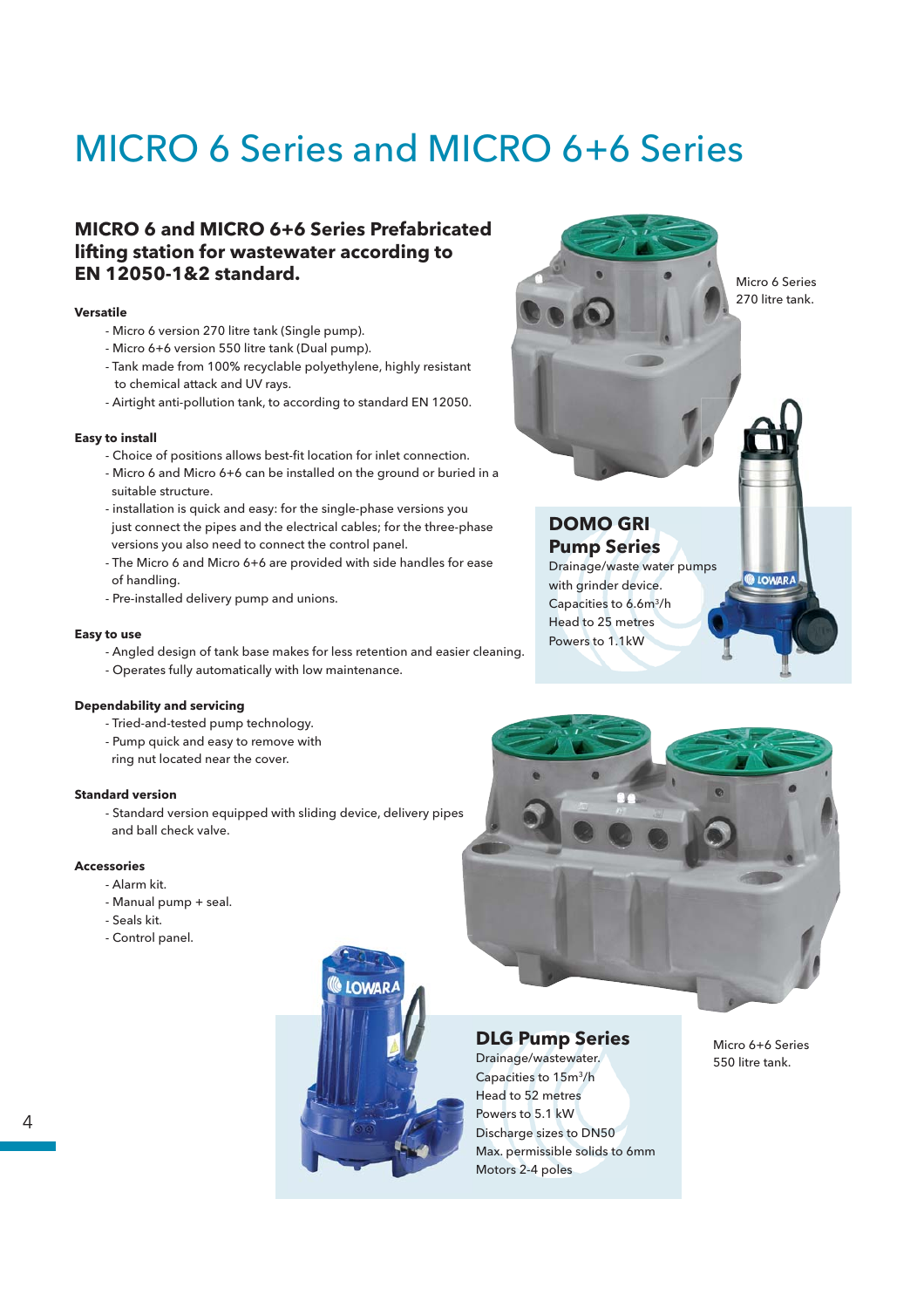# MICRO 10 Series

# **MICRO 10 Series Prefabricated lifting station for domestic wastewater and sewage from individual households. Suitable for installation below ground.**

# **Versatile**

- Micro 10, two sizes available: height 1300mm, diameter 1100mm, 1200 litre tank. height 2000mm, diameter 1100mm, 1900 litre tank.
- Wide range of available pumps.
- Polyethylene tank, highly resistant to chemical attack (acids, alkaline compounds oils, dairy products, hydrocarbons).
- Tank designed to withstand soil stress.

## **Easy to install**

- Drillable inlet surface makes for versatile connection options.
- Drillable planes allow space for cables or air vents.
- Connection to inlet piping via a flexible joint for quick fitting. - 'All-In-One' kit includes check valve and comes complete with all internal
- connecting pipes ready-fitted. - Tank design incorporates a reinforced base with anchoring holes to enhance rigidity and anchoring into the concrete base.
- Lifting tabs make secure installation easier.
- Feet on tank help stabilise the station during the installation process.

## **Easy to use**

- Cover can be screwed and unscrewed manually.
- Automatic failsafe backup dual-pump system.
- Dual-pump system with control panel offering automatic pump mode setting.
- Can run fully automatically with low maintenance.

## **Dependability and servicing**

- Tried and tested pump technology.
- Fitted mounting base and steering bar specially designed to facilitate pump removal.



# **GLS-GLV Pump Series**

Wastewater/sewage pumps in cast iron with single channel or vortex impeller.

Capacities to 244m3/h Head to 41 metres Powers to 7.4 kW Discharge sizes to 100mm Motors 2-4 poles



Micro 10 DN50 version Tank Height 1300mm Tank Diameter 1100mm 1200 litre tank.



Micro 10 DN50 & DN65 version Tank Height 2000mm Tank Diameter 1100mm 1900 litre tank.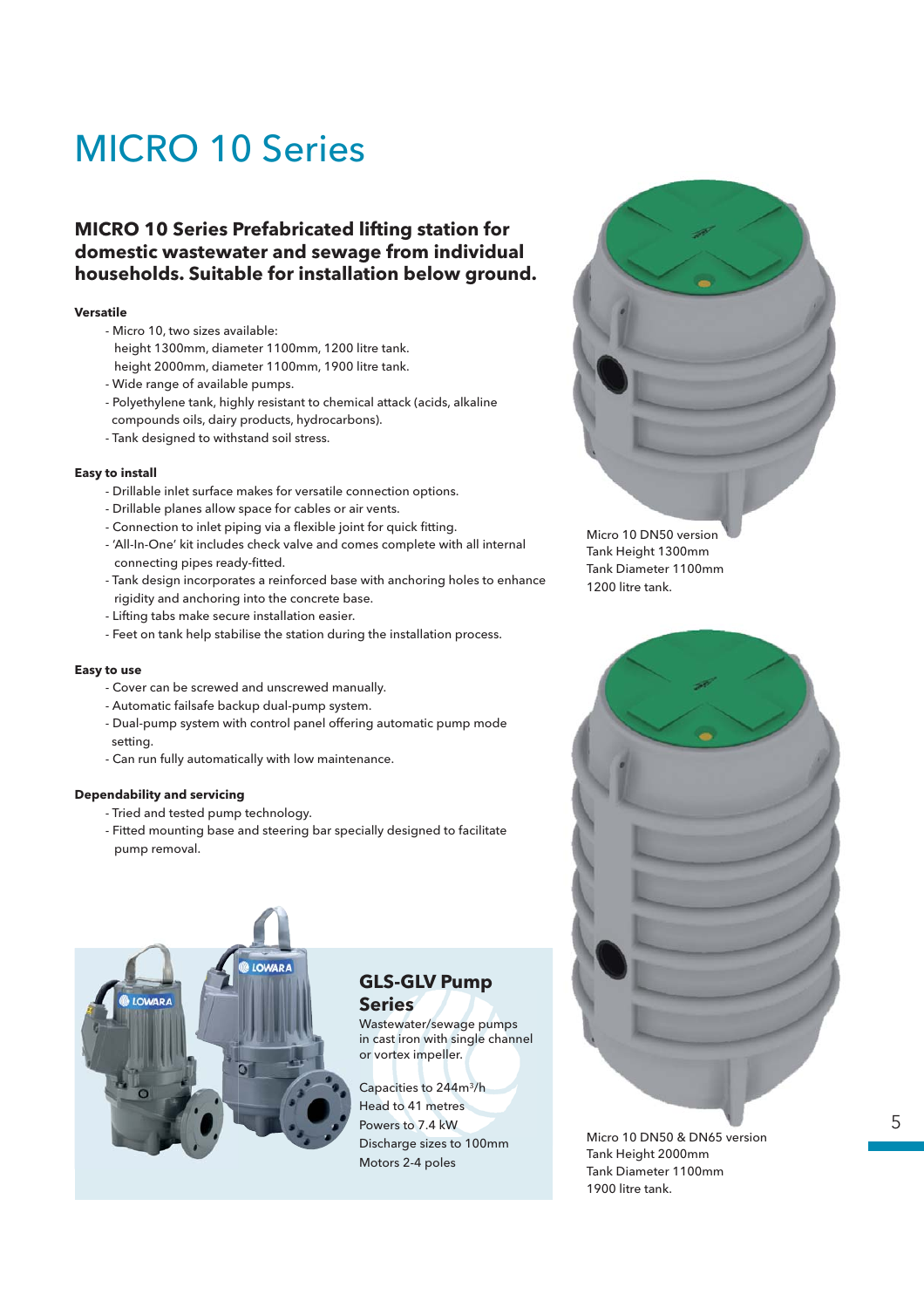# TOPS ™ Series

# **TOPS™ Series Customised prefabricated PPS for wastewater.**

### **Prefabricated TOPS pumping stations**

TOPS Series comes in a range of sizes for depths between 2 and 6 meters, and capacities between 4 and 95 litres per second. Prefabricated TOPS pump stations from Lowara are the perfect choice for situations where civil work and installation time must be kept to a minimum. We assist you in dimensioning your pump station and completing the order, which reduces project planning and installation costs.

### **Standardised and prefabricated**

Our modules simplify the construction and assembly of a complete pump station. Your TOPS pump station is delivered pre-assembled with your configuration of valves, discharge piping, inlet and outlet connections– and is easily transportable to even remote locations. Once in the ground, the pumps, monitoring and control equipment are fitted, the piping, power and control cables are connected, and the station is ready to start up in minimal time.

### **Cleans itself**

Using submersible pumps reduces the cost of constructing pump stations. But the flat shape of a conventional sump floor still promotes the build up of sludge, which will require regular cleaning. This is not only time-consuming and expensive but also can present safety hazards to personnel. With the TOPS pump sump, you can forget regular, costly maintenance to remove solids. Designed to be selfcleaning, the geometry of the TOPS pump sump floor is hydraulically optimised to increase turbulence during pumping. Settled solids are re-suspended so that they can be pumped away, leaving only a minimum of residue beneath the pumps.

### **Quality Construction**

Because of its self-cleaning design, you can fit a TOPS pump station and then virtually forget it. The station is made of Glass Fibre Reinforced Polymer (GRP) – a strong, lightweight material with superior resistance to corrosion, guaranteeing your pump station a long life. All raw materials used in it's manufacture meet ISO 2797 and ISO 2559. All stations are batch tested to BS EN 12050. Combined with Lowara submersible pumps and other Lowara Accessories to improve performance, your TOPS station will rarely require maintenance.





# **GLS-GLV Pump Series**

Wastewater/sewage pumps in cast iron with single channel or vortex impeller

Capacities to 244m 3/h Head to 41 metres Powers to 7.4 kW Discharge sizes to 100mm Motors 2-4 poles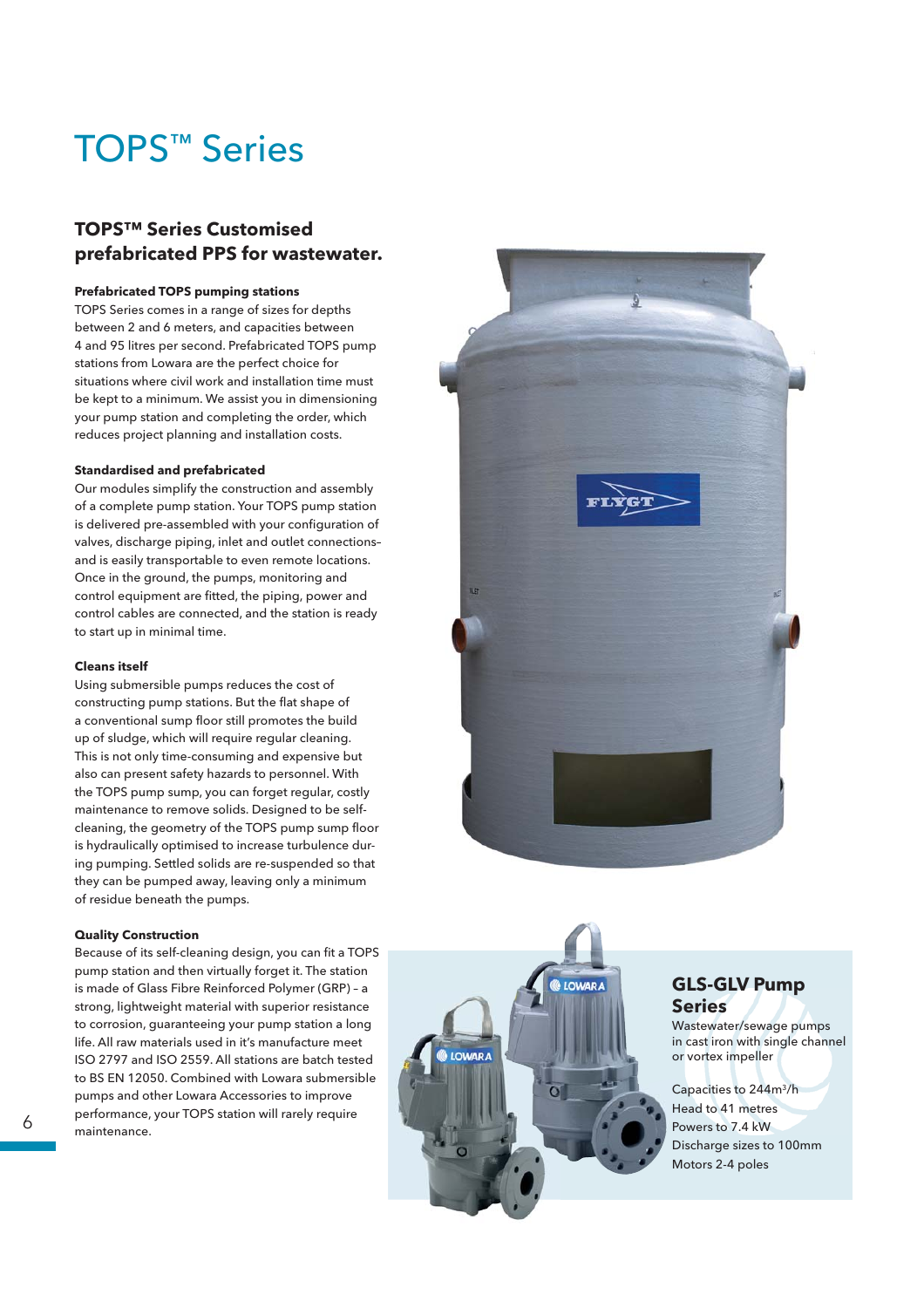# Control panels and monitoring

# **We have developed for the UK markets a comprehensive range of pump control panels with basic start and stop functions to highly sophisticated, intelligent Smart panels using state-of-the-art control systems and monitoring.**

Incorporating Lowara pump controllers into our panels, we have utilised our wealth of knowledge with regards to pumps and fluid handling to produce an intelligent product that ensures your pump station is working to its optimum performance, monitoring, recording and alerting you to any potential issues.

With the advanced Smart Control panel we have built in variable frequency drives that are managed by our patented software PumpSmart. This will not only monitor your pump stations performance but accurately match the Variable Frequency Drives (VFD) to the hydraulic system so that you have improved efficiency and reduced energy consumption. Here at Lowara, we have the experience and knowledge to supply you with the right monitoring and control equipment, to make your pump station function optimally with your pumps and for your applications.

## **Control**

Our Basic 'Compact' control panel has the start/stop function activated by floats or level switches. Moving up to the Standard 'iCompact' control panel with a state-of-the-art Lowara pump controller which can operate from level switches or an analogue level sensor. The pump controller offers a range of flexible control systems and is capable of providing logged data including; pump status, number of pump starts, pump run time and local alarms; up to highly sophisticated monitoring and control systems with advanced data logging to provide statistics and trend reports. In addition, all Standard 'iCompact' control panels can be configured to run regular cleaning cycles automatically. Our Advanced 'SmartCompact' control panel is tailored to incorporate Variable Frequency Drives (VFD) and provides the complete solution for connection to your pump. PumpSmart software provides motor operating and control characteristics for driving wastewater pumps at optimum efficiency in wastewater applications.

### **Communication**

Lowara Control Panel Range\* offers a range of options for communication links with a remote operator and/or SCADA system using industry standard protocols including WITS, MODBUS, COMLI over dedicated or dial-up phone line, Ethernet (IP), radio link or GSM/GPRS (mobile phone) systems.

### **Monitoring**

By using Lowara pump controllers in your control panel, without any additional equipment, you can accurately and efficiently monitor the status of the pump station through pump status, number of pump starts, pump run time, pump capacity, operating trends, pump station inflow, outflow and overflow.

\* The Basic model provides only limited communications